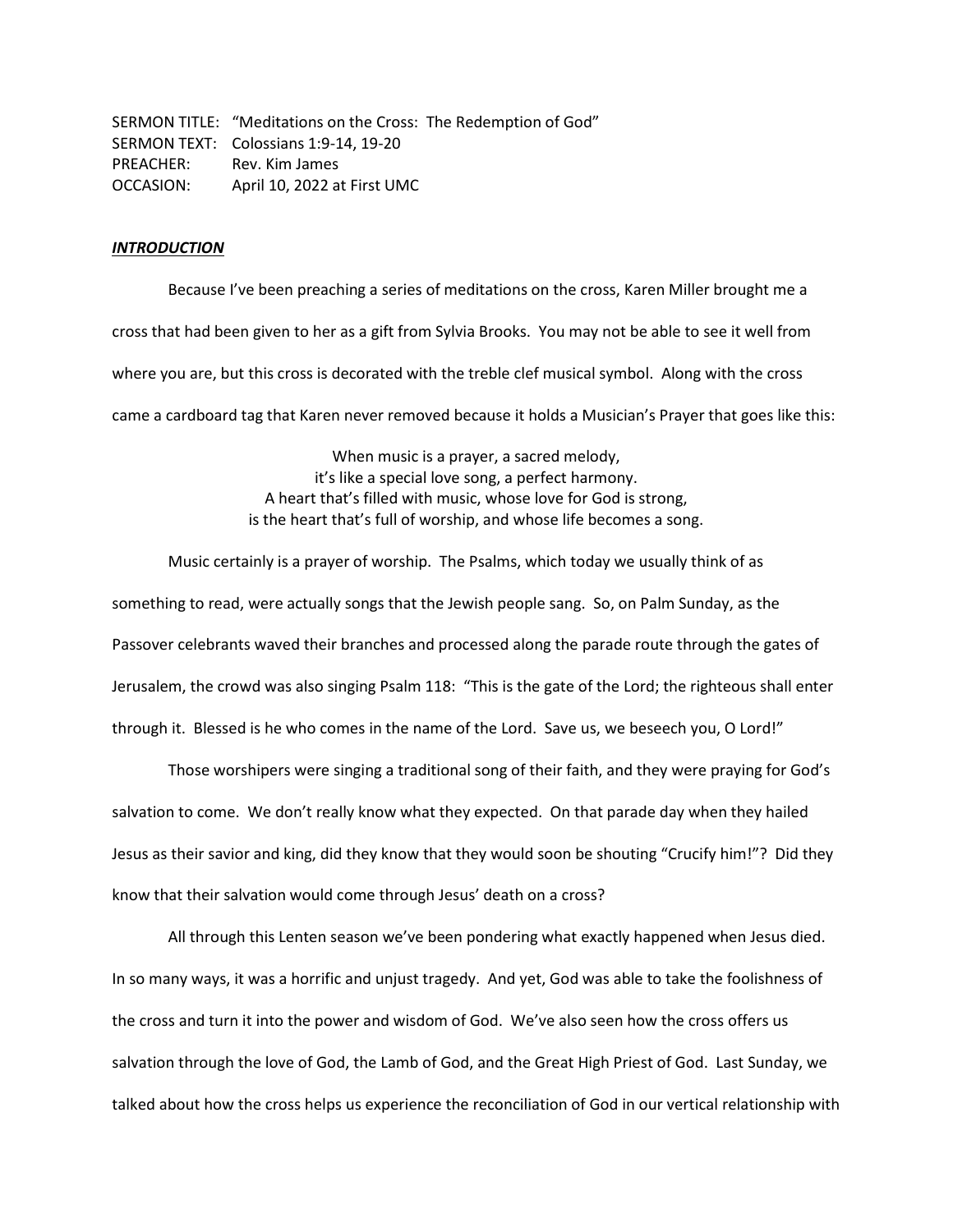Christ and in our horizontal relationships with other people. And today, in this final sermon in this series, I invite you to consider our scripture text from Colossians, chapter one. Let's see how the cross leads us to the redemption of God.

## *1—REDEMPTION FROM*

The way I read these verses in Colossians, there are basically two ways to understand the redemption of God that comes to us through the cross. The first way is what we receive redemption *from*. In Colossians 1:13, the Apostle Paul writes that God "has rescued us *from* the power of darkness." By "power of darkness," of course, Paul means all the messy wretchedness of our human ways. This redemption *from* comes through the forgiveness of our sins.

 If we read further in this letter, we can get a more complete picture of what Paul was thinking. In Colossians 1:21, Paul indicates that the Christians in the city of Colossae were "once estranged and hostile in mind." In other words, they weren't on the same page with God, they weren't on the same team with God, they weren't cooperating with God, and—in fact—they were in outright opposition to God. I suspect you understand what Paul means, because we've all been there sometimes.

In Colossians 2:13, Paul writes that the Colossians were once "dead in trespasses." That's Paul's way of saying that the Colossians were living in a way that was destructive to themselves and to others. They were disobeying God's laws and living with the guilt of all that. But the redemption of God, which forgives our sins, removes the judgment, fault, and condemnation for what we have done wrong. In Colossians 2:13, Paul says that God's redemption "erases the record that stood against us with its legal demands." Our criminal record is expunged, or set aside, as the list of our sins is nailed to the cross.

Of course, the power of darkness isn't just a thing of the past. Even as Paul writes to the Colossians about his gratitude to God for the faith that they've had, you can tell that he's also worried about them in the present time. So, in chapter three, Paul warns them about the power of darkness that's still a danger. In Colossians 3:5, he tells them to "Put to death, therefore, whatever in you is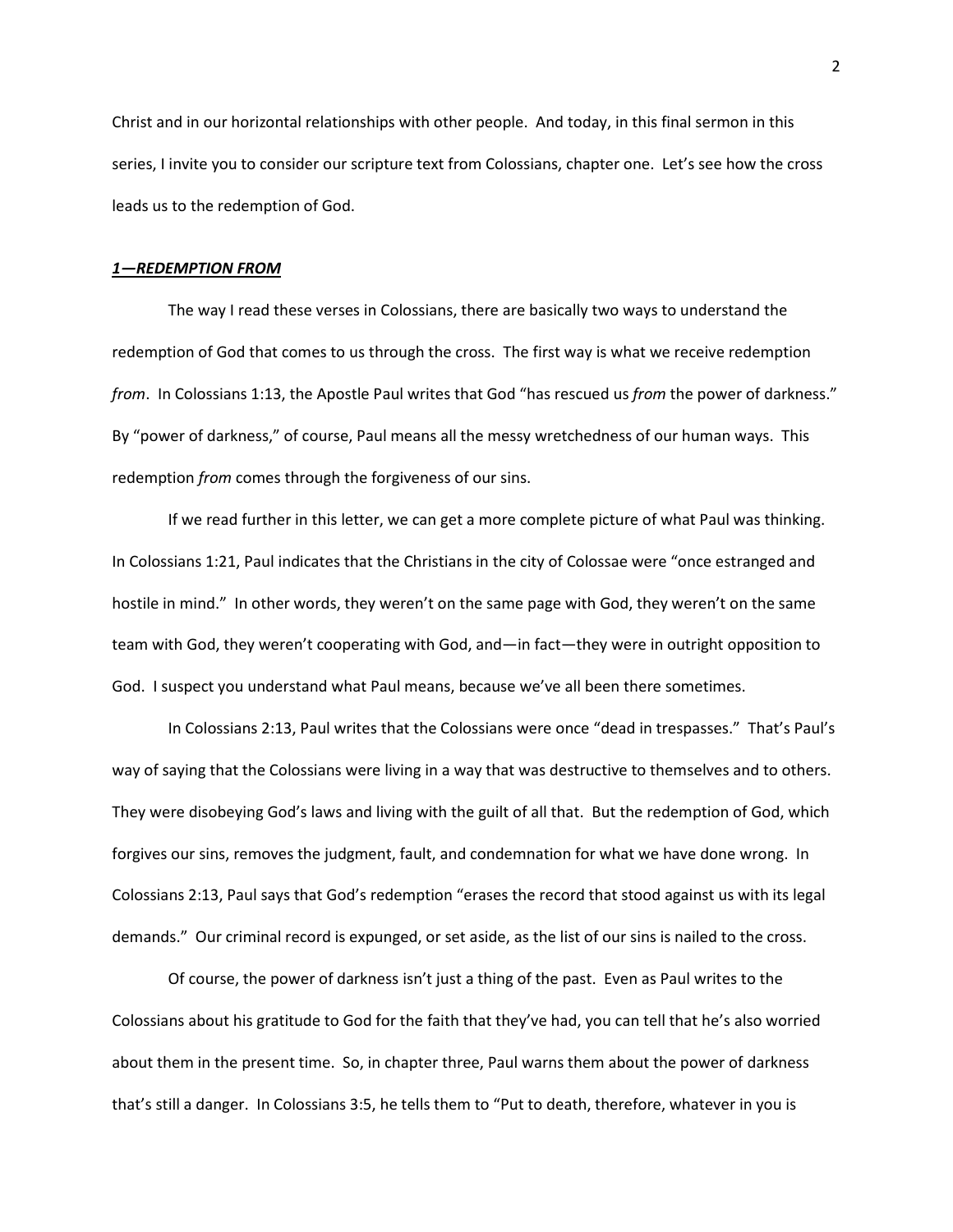earthly: fornication, impurity, passion, evil desire, and greed (which is idolatry)." And in 3:8, Paul implores them to rid themselves of "anger, wrath, malice, slander, and abusive language." You get the idea. It's time to take out the trash. It's time to allow Jesus' death on the cross to rescue us from all that rot and decay.

Repeatedly, Paul reminds the Colossian Christians that they have already died to sins, so these things should now be over and done and in the past. Through their spiritual connection with Jesus' death on the cross, they have the power to put to death those traits, habits, and weaknesses of their former life. In Old Testament times, God had miraculously redeemed the Hebrew people from slavery in Egypt and from captivity in Babylon. Now, in Christ, God was redeeming the people again by rescuing them from slavery to sin. Through the power of the cross, God was releasing them from the grip of their own wrong attitudes and behaviors.

None of us likes to think very much about our faults. Such introspection is painful, so we prefer to live in denial of how our bad attitudes and behaviors damage our lives and hurt others. But, if we're honest, we all know that sin is an ever-present problem. Like the Palm Sunday crowd that exalted and praised Jesus one day, we can easily turn around and crucify him another. So it's crucial that we keep our eyes focused on the cross. Jesus died there, and if we accept it, his death can be that redemption of God that allows us freedom from the power of darkness.

## *2—REDEMPTION FOR*

As good as it is to be redeemed *from* the negatives of sin, it's important to know that we can also receive redemption *for* positive alternatives. Redemption is more than the absence of evil. It is also for the addition of good. In Colossians 1:9-14, Paul gives a rich and ample description of this positive redemption that comes to us from Jesus' death on the cross.

In verse 9, we see that our redemption of forgiveness is given so that we "may be filled with the knowledge of God's will in all spiritual wisdom and understanding." We aren't plucked out of sin and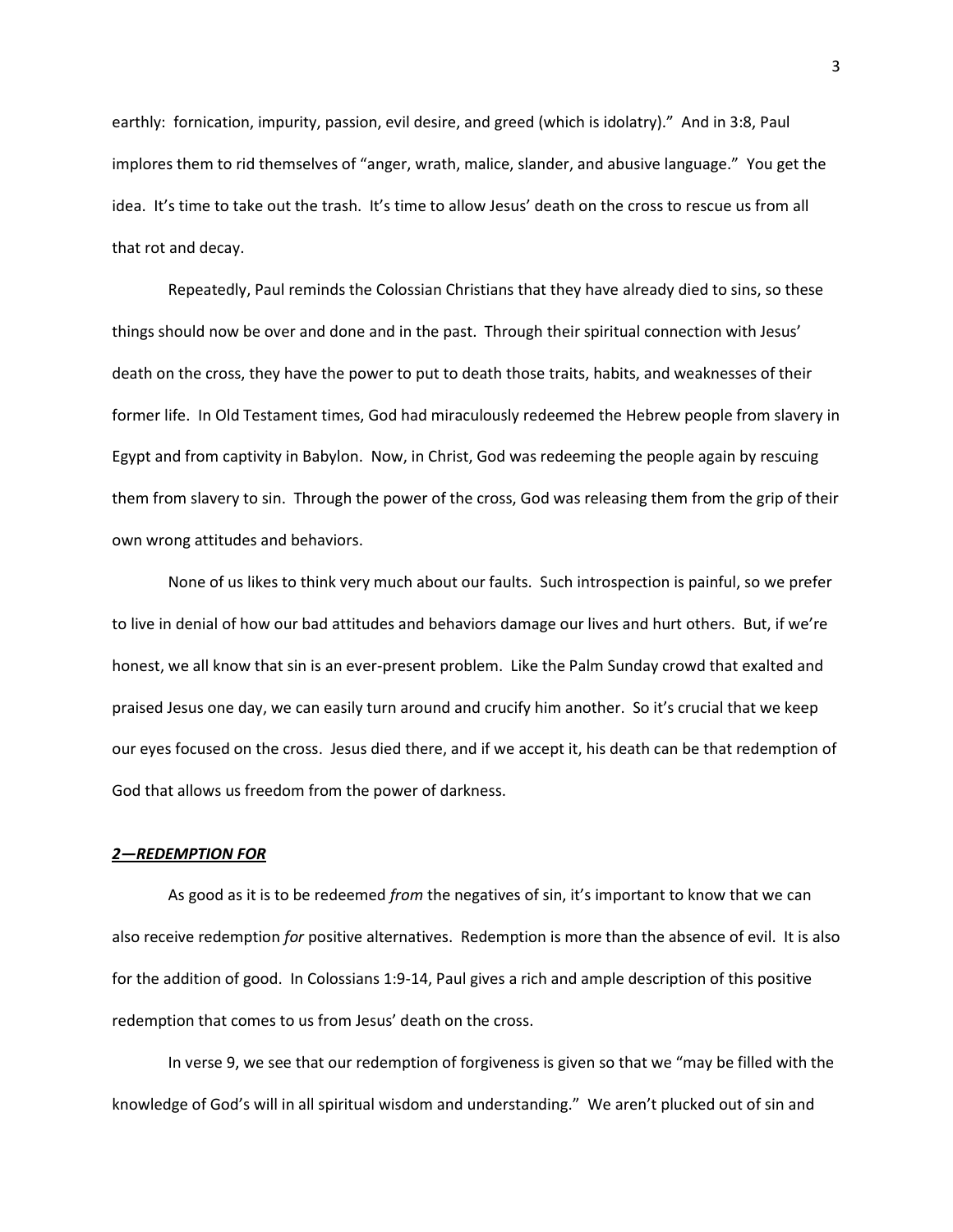washed off in baptism just so we can act stupidly all over again. God has a better plan in mind for us. God has hopes and dreams and callings for us to fulfill. That means we need to open our minds to learn of God's purposes. We need to be willing to read the Bible and study. We need to have daily devotional practices. We need to attend worship and pray. We need to put in our time so that we increase in faith. But all that begins with our redemption through the cross of Jesus, which makes it possible for this growth to happen. Once the junk is cleaned out of our brains and our hearts, then there's room for God to fill us with that spiritual wisdom and knowledge.

In verse 10, we see another positive benefit to our redemption. When we receive redemptive forgiveness, we begin to "lead lives worthy of the Lord, fully pleasing to God, as we bear fruit in every good work." While it's great to have open minds that study the scriptures and learn about God, it's also important for us to live and do and act in ways that are pleasing to God. For example, it's good to read in our Bibles that we should share our food with the poor. But it's also important to do things like some of you did yesterday, when you participated in the Rise Against Hunger project at Community UMC. By physically assembling 20,000 bags of food that will be sent around the world, you were "bearing fruit in every good work."

God's redemption of forgiveness also makes us strong. We see this in verse 11, where Paul writes that we get this strength "from God's glorious power." This strength is given to us so that we may "be prepared to endure everything with patience." This endurance and patience will certainly help us cope with misery, if we must. But Paul expects better for us than that. In the redemption of God, we aren't just having to tolerate the terrible. Instead, we are able to live joyfully. As verse 12 says, we're able to "give thanks to the Father who has enabled us to share in the inheritance of the saints in the light."

Do you hear what the redemption of God is? Not only are we freed from sin; we're set free for a wonderful life. We're given strength, endurance, patience, joy, and gratitude. We get to enjoy the